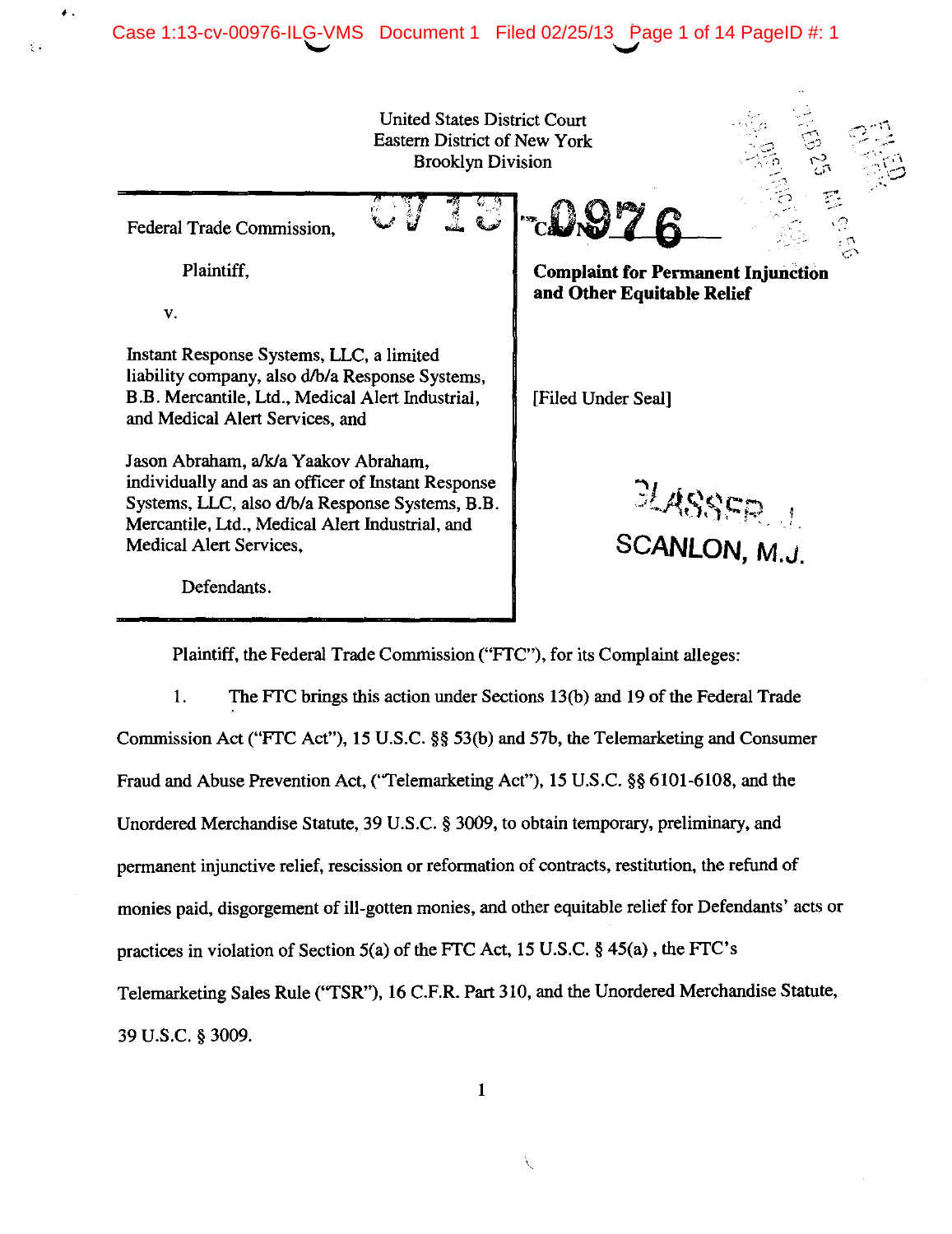Case 1:13-cv-00976-ILG-VMS Document 1 Filed 02/25/13 Page 2 of 14 PageID #: 2

 $\mathcal{L}_\mathrm{A}$ 

## **Jurisdiction and Venue**

2. This Court has subject matter jurisdiction pursuant to 28 U.S.C. §§ 1331, 1337(a), and 1345, and 15 U.S.C. §§ 45(a), 53 (b), 6102(c), and 6105(b).

3. Venue is proper in this district under 28 U.S.C. § 1391(b) and (c), and 15 U.S.c. § 53(b) and (c).

#### **Plaintiff**

4. The FTC is an independent agency of the United States Government created by statute. 15 U.S.C. §§ 41-58. The FTC enforces Section  $5(a)$  of the FTC Act, 15 U.S.C. § 45(a), which prohibits unfair or deceptive acts or practices in or affecting commerce. The FTC also enforces the Telemarketing Act. In accordance with the Telemarketing Act, the FTC promulgated and enforces the TSR, which prohibits deceptive and abusive telemarketing acts or practices. In addition, the FTC enforces the Unordered Merchandise Statute.

5. The FTC is authorized to initiate federal district court proceedings, by its own attorneys, to enjoin violations of the FTC Act, the TSR, and the Unordered Merchandise Statute, and to secure such equitable relief as may be appropriate in each case, including rescission or reformation of contracts, restitution, the refund of monies paid, and the disgorgement of illgotten monies. 15 U.S.C. §§ 53(b), 56(a)(2)(A), 56(a)(2)(B), 57b, 6102(c), and 6105(b).

#### **Defendants**

6. Instant Response Systems, LLC, also d/b/a Response Systems, B.B. Mercantile, Ltd., Medical Alert Industrial, and Medical Alert Services is a limited liability company with its principal place of business at 1601 East 18<sup>th</sup> Street, Brooklyn, New York 11230. Instant Response Systems initiates outbound telephone calls to induce consumers to purchase goods or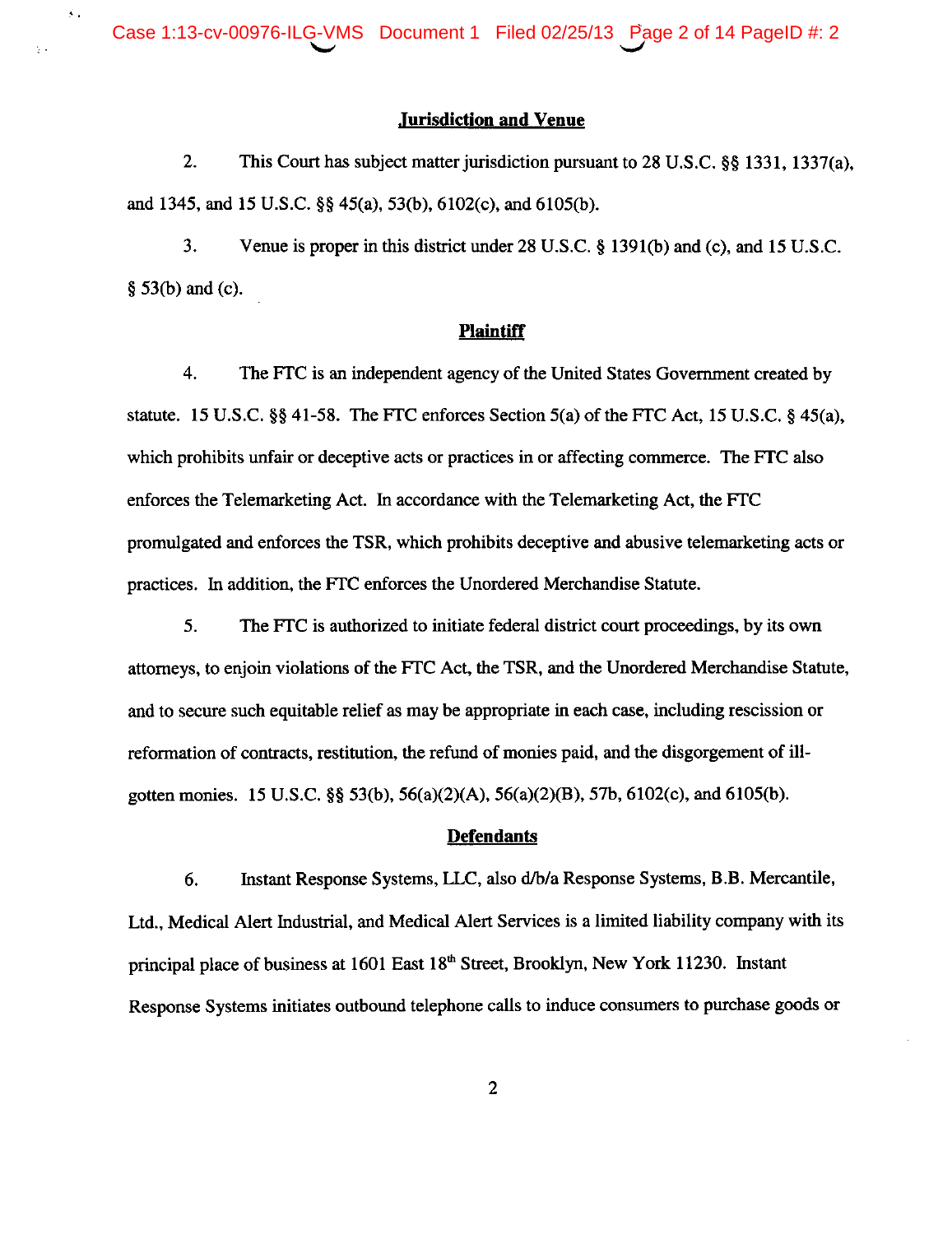services, and transacts or has transacted business in this District and throughout the United States.

7. Jason Abraham, a/k/a Yaakov Abraham, is the organizer of Instant Response Systems. He resides in this District and, in connection with the matters alleged herein, transacts or has transacted business in this District. At all times material to this complaint, acting alone or in concert with others, he has formulated, directed, controlled, had the authority to control, or participated in the acts and practices of Instant Response Systems, including the acts and practices set forth in this Complaint.

#### **Commerce**

8. At all times material to this Complaint, Defendants have maintained a substantial course of trade in or affecting commerce, as "commerce" is defmed in Section 4 of the FTC Act, 15 U.S.C. § 44.

## Defendants' Business Activities

## Defendants' Sales Pitch

9. Instant Response Systems telemarketers have placed unsolicited calls throughout the United States to elderly consumers to sell medical alert services. Typically, the consumers are over the age of 70, live alone, and have limited or fixed income. Many of them are in poor health and rely on family members, friends, or health professionals to manage their finances and make fmancial or health-related decisions for them.

10. In addition, in numerous instances, Instant Response Systems has placed calls to consumers who have their phone numbers listed on the National Do Not Call Registry.

11. Telemarketers begin the calls by claiming that they are calling in response to a request for information about medical alert services by the consumers or their loved ones.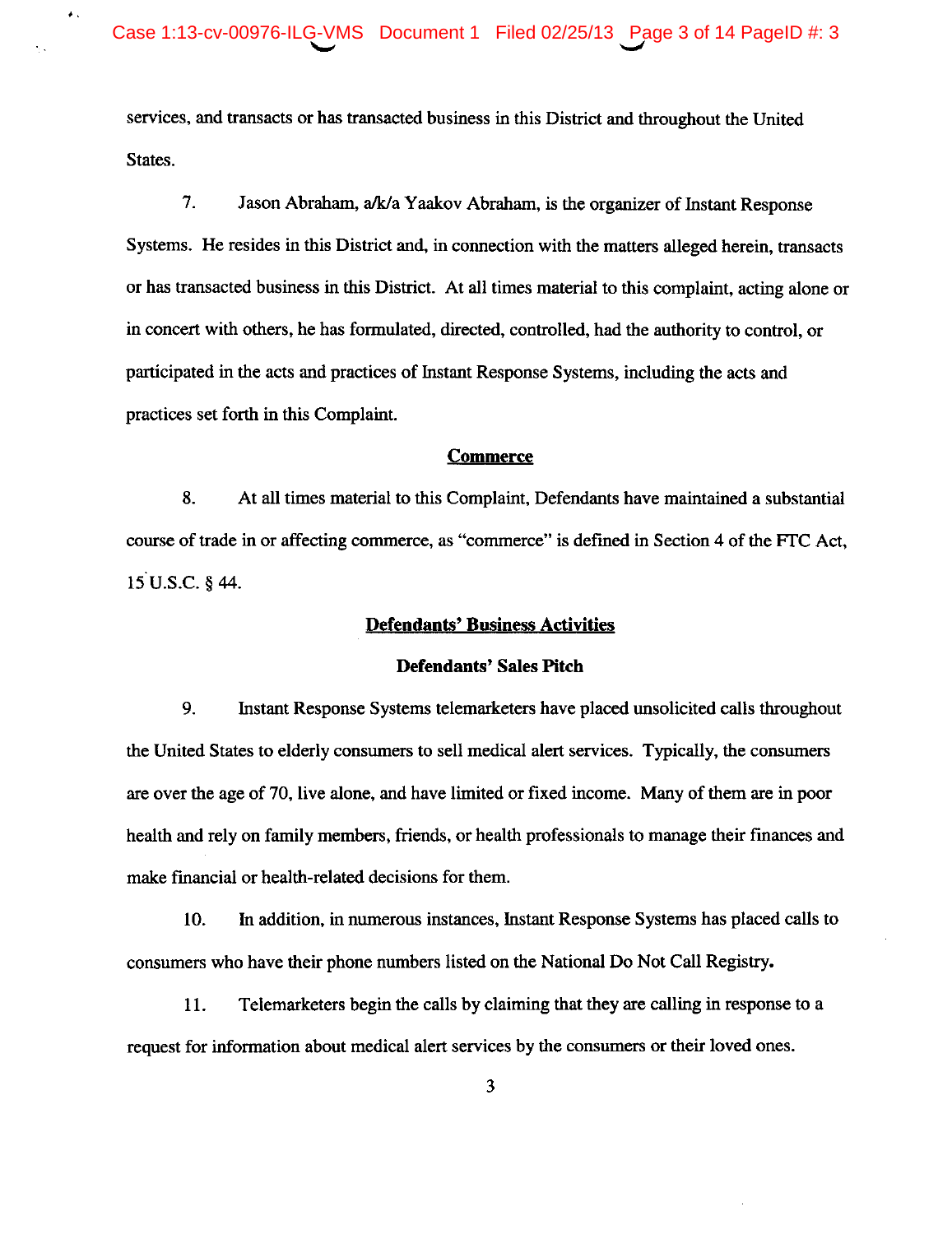$\mathcal{L}_{\mathcal{A}}$ 

Consumers often report, however, that they did not request such a call and do not know how the telemarketers obtained their phone numbers.

12. Then, the telemarketers explain that the medical alert service consists of a pendant that enables the consumers to receive help during emergencies. According to the telemarketers, if purchasers push a button on the pendant, they will reach a 24 hour-a-day, 7 days-a-week monitoring service that will assess the consumers' emergency and contact the necessary parties to help, such as the police, fire department, or the consumers' relatives.

13. The telemarketers then ask a series of health-related questions aimed at instilling fear of serious medical emergencies in the consumers. For example, telemarketers ask consumers questions such as:

> Have you ever fallen down? Do you have dizzy spells? Have you ever had a heart attack? How long did you ... lie there before being found? Have you ever had a stroke? How long did you ... lie there before being found? What would happen if you . . . were NOT found quickly? What will happen if you try to get to a telephone? When you recover from a heart attack, stroke, or accident, would you rather come home, or go to a nursing home?

14. After compiling answers to the questions, the telemarketers assure consumers that the medical alert service will provide 24-hours-a-day, 7-days-a-week protection.

15. The telemarketers then tell consumers that they must have a checking account if they wish to order the service and claim that the cost of the service ranges from approximately \$817 to \$1,602, which consumers can pay through various payment plans that supposedly depend on the consumers' fmancial situation, such as whether they are on a fixed income or receive monthly pension or disability benefits. They further claim that the monitoring is free.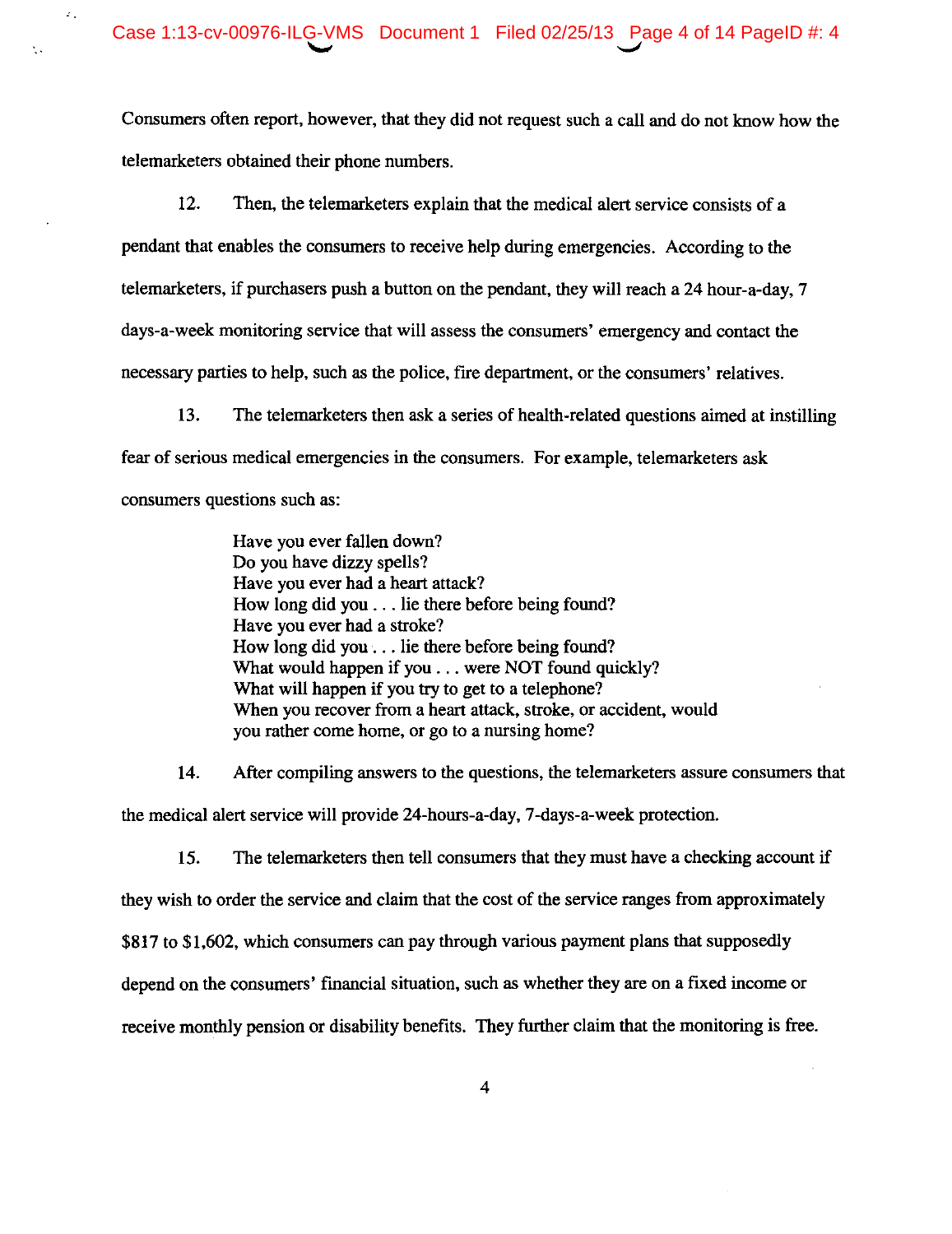· .

 $\ddot{\cdot}$ 

16. The telemarketers then ask consumers for the names and phone numbers of several friends or relatives to contact during an emergency and a mailing address to which the medical alert pendant could be shipped.

17. In numerous instances, consumers who telemarketers have called did not order medical alert services from Instant Response Systems.

## **Defendants' Dunning** Notices

18. In numerous instances, Instant Response Systems has misrepresented that consumers have ordered its medical alert service to induce payment for the service. The company has sent letters to consumers who did not order or agree to order the service claiming that the consumers purchased the service and owe money for it.

19. For example, Instant Response Systems sent a letter to a consumer who did not order the service, stating:

> Congratulations! In a few short days you will receive your monitoring system and have unlimited use of our medical alert system including repair or replacement as needed.

> > \* \* \*

As you agreed in our conversation, please send a check for \$1196 in the enclosed stamped envelope.

\* \* \*

NOTE: We ask that you send your payment NOW so that we can ship your lifesaving system to you immediately.

\* \* \*

Usually you would be charged \$242 for processing, programming, handling, packaging, and/or shipping. However, if you pay for the system according to the above terms, you do NOT have to pay this \$242.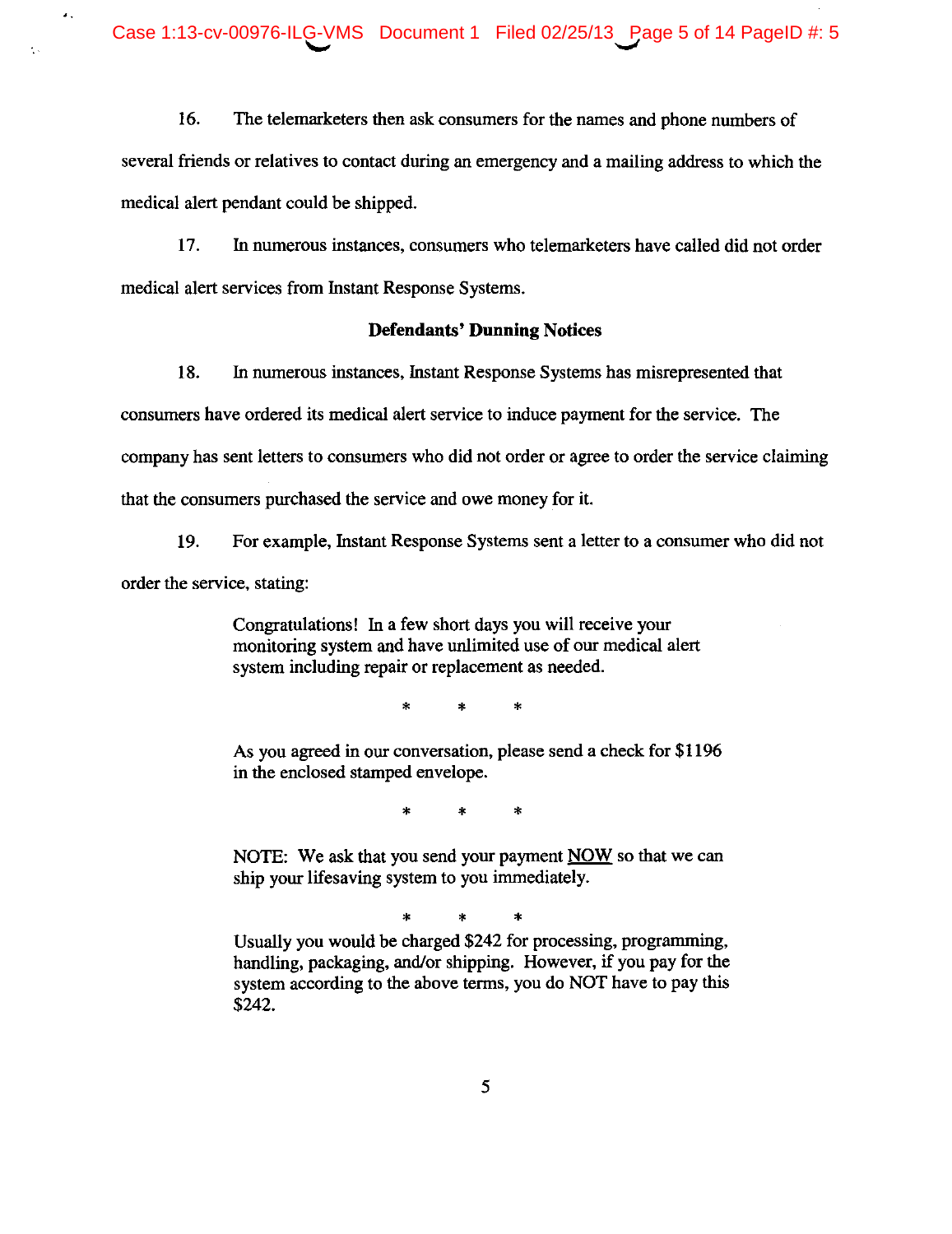$\mathbf{r}$ 

WARNING: If a payment is not honored by the bank for any reason, [you] will be charged a \$75 "bounced" fee, the payment due, and possibly the waived \$242.

\* \* \*

Your system should arrive in a few business days after we receive your payment.

20. Instant Response Systems has also sent packages containing medical alert pendants to consumers who did not order or want the service. Frequently, consumers have refused to accept the packages or returned them unopened in the mail.

21. In numerous instances, Instant Response Systems has used threats and

intimidation against consumers to coerce payment for its medical alert service. It has sent letters and bogus invoices to consumers who did not order the service, accusing the consumers of receiving the company's medical alert pendant without paying for it and threatening them with civil and criminal legal action if they do not immediately pay. The letters direct consumers to pay by check, or to call the company if they want to make other payment arrangements or ask questions.

22. For instance, in a letter to a consumer who told Instant Response Systems that she did not order the service despite being harrassed by one of the company's telemarketers into providing bank account information, Instant Response Systems charged:

> You gave us your banking information by telephone and authorized us to use it to collect your promised payment. However, when we submitted the payment to your bank, it "bounced."

> > \* \* \*

You have embarrassed us and damaged our reputation. We had to pay bank fees, in addition to accounting, manpower, and other

6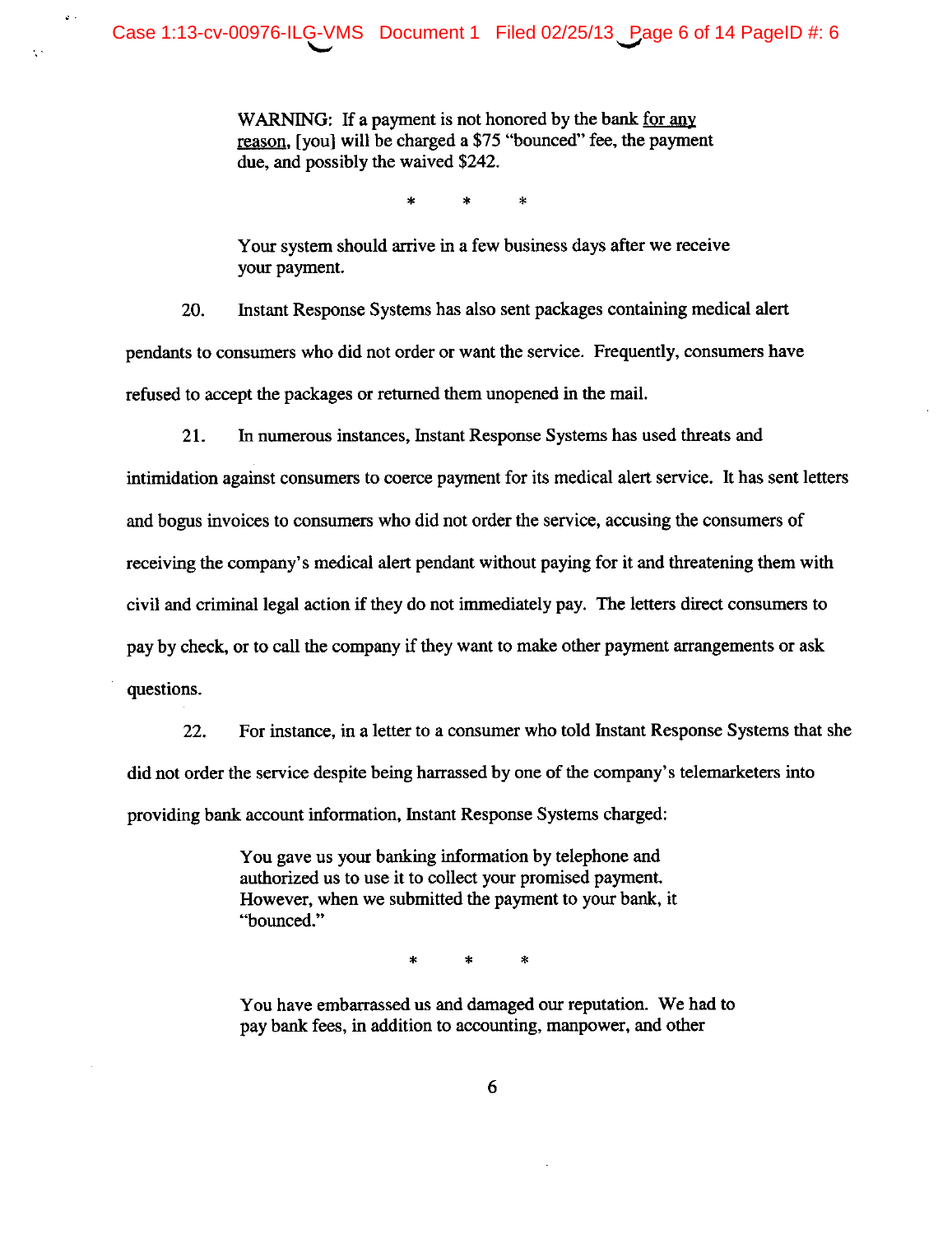costs. We will NOT absorb these costs or pass them on to our paying subscribers.

\* \* \*

We suggest that you consult an attorney and ask about the criminal and civil consequences of bouncing checks.

23. In addition, Instant Response Systems sent a letter that included a fictitious police

report to another consumer who did not order the service but was pressured by an Instant

Response Systems telemarketer into providing bank account information. The letter issued the

following warning:

 $\hat{\mathbf{z}}_i$ 

Unless you send what you owe and return, or pay for the equipment immediately, we have no choice but to consider the equipment as STOLEN. To pay for the stolen equipment, insurance companies require a police report be filed. (See enclosed copy of "STOLEN PROPERTY POLICE DEPARTMENT FORM" completed and ready to be filed.)

\* \* \*

This is your LAST chance to pay what you owe.

24. On many occasions, Instant Response Systems representatives have repeatedly placed follow-up calls to consumers and left messages on the their answering machines insisting that the consumers call a toll-free number as soon as possible in order to make payment arrangements.

25. When consumers try to contact Instant Response Systems to dispute the false charges or request instructions to return the unordered and unopened packages, they often are either unable to reach anyone, or they speak with representatives who renew false accusations that the consumers ordered the medical alert service, admonish them to pay Instant Response Systems immediately or face legal consequences, and verbally abuse and intimidate them. For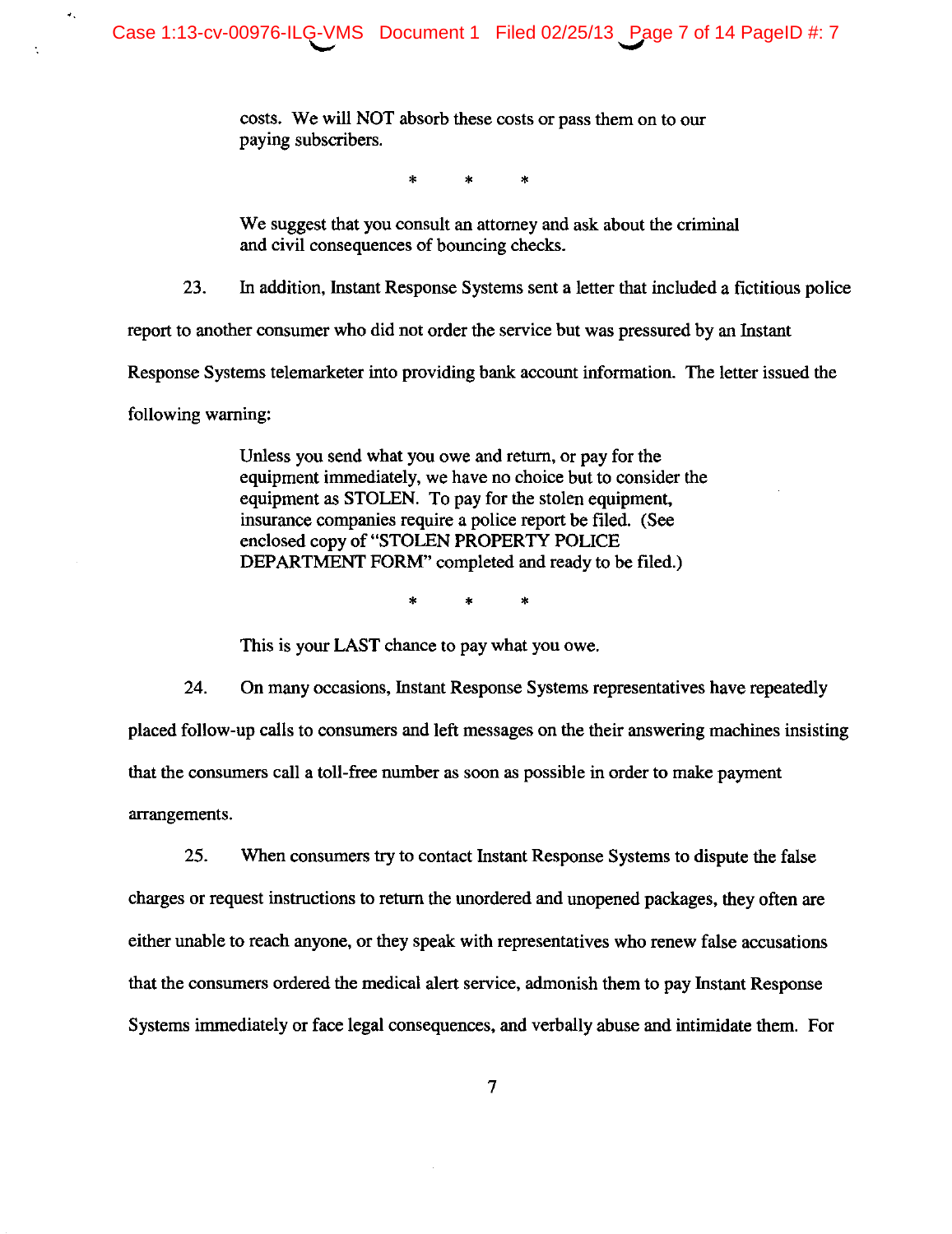$\bullet$ 

÷,

example, when some consumers have tried to protest the trumped-up charges, a representative named "Ruby Wilson" has scolded them for allegedly ordering the medical alert service and not paying for it and shouted menacingly that Instant Response Systems was preparing to sue them unless they paid immediately. In addition, relatives, friends, or aides of consumers who tried to intervene on the consumers' behalf have reported that, on multiple occasions, "Ruby Wilson" rudely refused altogether to speak with them.

## **Jason Abraham's Role**

26. Jason Abraham is the architect of Instant Response Systems and orchestrated much of the company's business activities, including organizing and creating the company, posting job classified ads to recruit telemarketers, shipping medical alert pendants, and setting up and paying for telephone numbers used in the scheme. He has also established and maintained bank accounts on behalf of Instant Response Systems.

27. Jason Abraham is jointly and severally liable for the conduct of Instant Response Systems because he has the authority to control and direct the company's activities; has participated in those activities; and has had knowledge of the company's misrepresentations and other misconduct.

## **Violations of the FTC Act**

28. Section 5(a) of the FTC Act, 15 U.S.C. § 45(a), prohibits "unfair or deceptive acts or practices in or affecting commerce."

29. Misrepresentations or deceptive omissions of material fact constitute deceptive acts or practices prohibited by Section 5(a) of the FTC Act.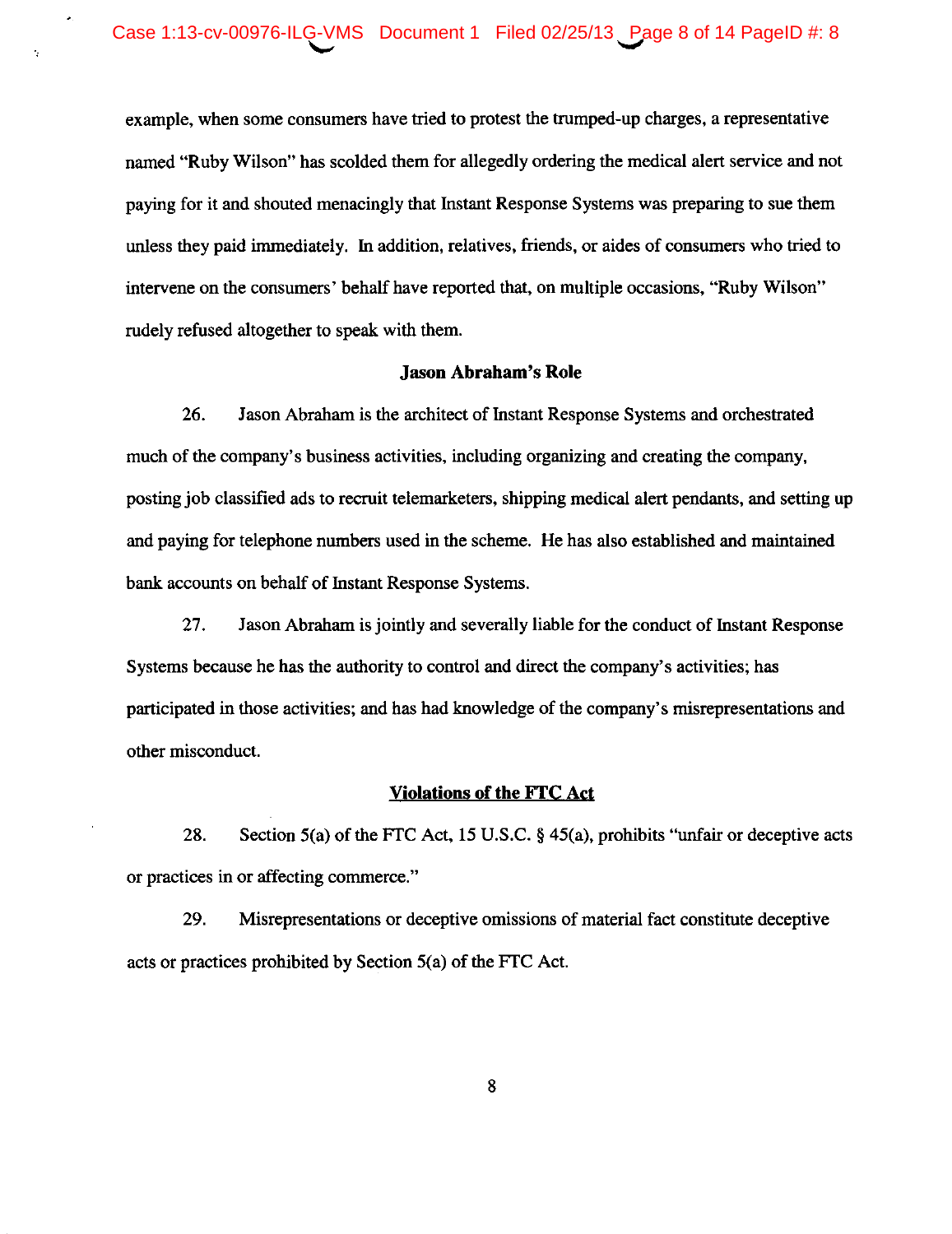$\bullet$ 

 $\epsilon_{\rm jet}$ 

## Count I

## **Misrepresentations to Induce Payment for Defendants' Goods or Services**

30. In numerous instances, in connection with the marketing of medical alert services, Defendants have represented, directly or indirectly, expressly or by implication, that consumers have ordered, purchased, or agreed to purchase Defendants' medical alert services, and therefore owe money to Defendants;

31. In truth and in fact, in numerous instances, consumers have not ordered, purchased, or agreed to purchase Defendants' medical alert services, and therefore do not owe money to Defendants;

32. Therefore, Defendants' representation, as set forth in Paragraph 30 of this Complaint, is false and misleading and constitutes a deceptive act or practice in violation of Section 5(a) of the FTC Act, 15 U.S.C.  $\S$  45(a).

#### **Violations of the TSR**

33. Congress directed the FTC to prescribe rules prohibiting abusive and deceptive telemarketing acts or practices pursuant to the Telemarketing Act, 15 U.S.C. §§ 6101-6108 in 1994. The FTC adopted the original **TSR** in 1995, extensively amended it in 2003, and amended certain provisions thereafter. 16 C.F.R. Part 310.

34. It is a deceptive telemarketing act or practice, and a violation of the TSR, for any seller or telemarketer to make a false or misleading statement to induce a person to pay for goods or services or to induce a charitable contribution. 16 C.P.R. § 31O.3(a)(4).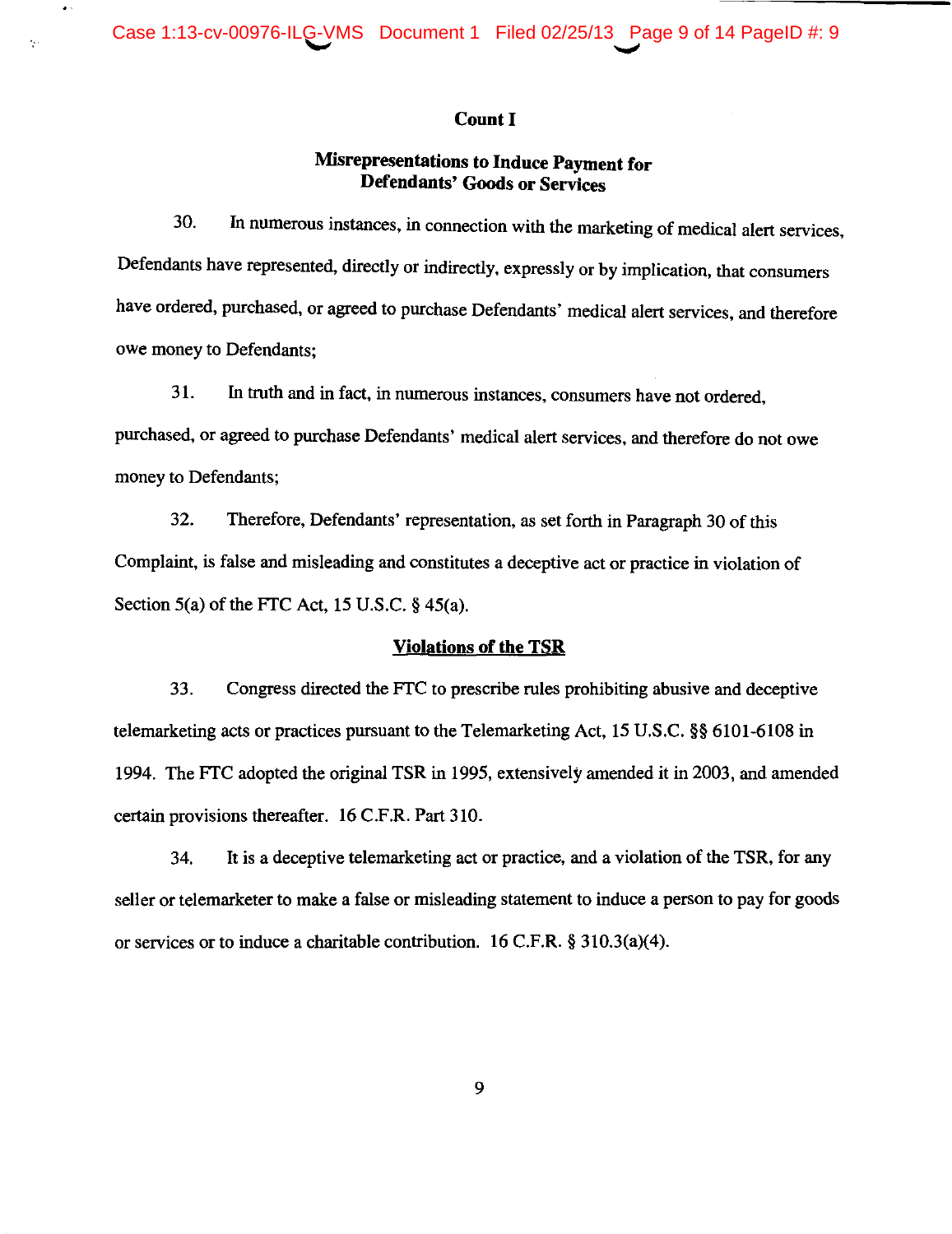$\cdot$ 

35. It is an abusive telemarketing act or practice, and a violation of the TSR, for any seller or telemarketer to engage in the use of threats, intimidation, or profane or obscene language. 16 C.F.R. § 31O.4(a)(I).

36. The 2003 amendments to the TSR established a do-not-call registry, maintained by the Commission (the "National Do Not Call Registry" or "Registry"), of the phone numbers of consumers who do not wish to receive certain types of telemarketing calls. Consumers can register their telephone numbers on the Registry without charge either through a toll-free telephone call or over the Internet at *donoteaU.gov.* 

37. Consumers who receive telemarketing calls to their registered numbers can complain of Registry violations the same way they registered, through a toll-free telephone call, or over the Internet at *donoteaU. gOY,* or otherwise by contacting law enforcement authorities.

38. Under the TSR, an "outbound telephone call" means a telephone call initiated by a telemarketer to induce the purchase of goods or services or to solicit a charitable contribution. 16 C.F.R. § 31O.2(u).

39. The TSR prohibits sellers and telemarketers from initiating an outbound telephone call to numbers on the Registry in violation of the TSR. 16 C.F.R.  $§ 310.4(b)(1)(iii)(B).$ 

40. Pursuant to Section 3(c) of the Telemarketing Act, 15 U.S.C. § 6102(c), and Section 18(d)(3) of the FTC Act, 15 U.S.C. §  $57a(d)(3)$ , a violation of the TSR constitutes an unfair or deceptive act or practice in or affecting commerce, in violation of Section 5(a) of the FfC Act, 15 U.S.c. § 45(a).

41. Defendants are sellers and telemarketers engaged in "telemarketing," as defmed by the TSR, 16 C.F.R. § 31O.2(aa),(cc), and (dd).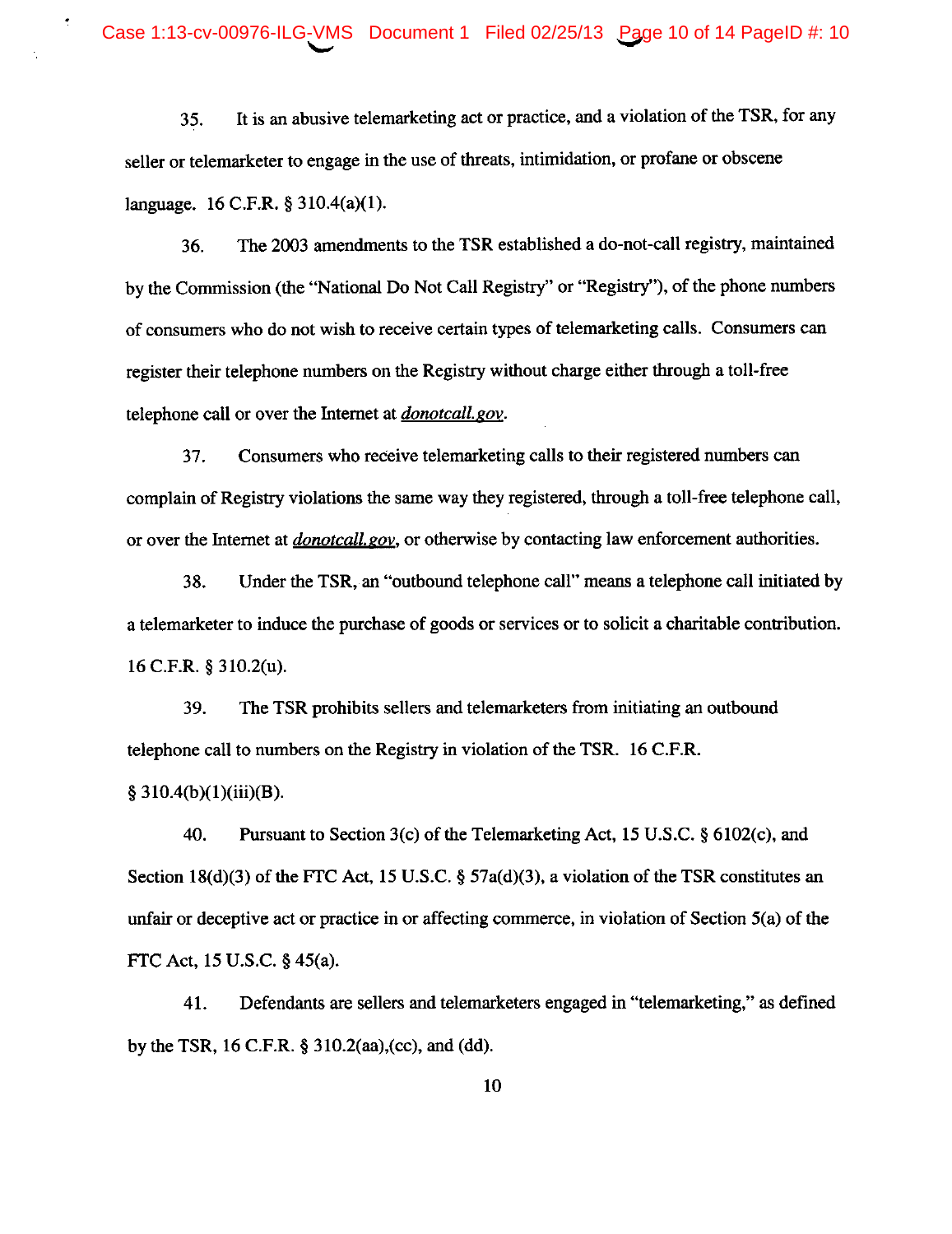Case 1:13-cv-00976-ILG-VMS Document 1 Filed 02/25/13 Page 11 of 14 PageID #: 11

· -

42. Since at least 2008, Defendants have engaged in telemarketing by a plan,

program, or campaign conducted to induce the purchase of medical alert services by use of one or more telephones and which involves more than one interstate telephone call.

#### Count II

## Making False or Misleading Statements to Induce Payment in Connection with Telemarketing

43. In numerous instances, in the course of telemarketing medical alert services, Defendants have made false or misleading statements, directly or by implication, to induce consumers to pay for goods or services, including, but not limited to, the misrepresentation described in Paragraph 30.

44. Defendants' acts and practices, as described in Paragraph 43, are deceptive telemarketing acts or practices that violate the TSR, 16 C.P.R. § 31O.3(a)(4).

#### Count III

#### Threats or Intimidation

45. In numerous instances, in the course of telemarketing medical alert services, Defendants have used threats or intimidation to coerce consumers to pay Defendants.

46. Defendants' acts and practices, as described in Paragraph 45, are an abusive telemarketing act or practice that violate the TSR, 16 C.P.R. § 31O.4(a)(1).

## Count IV

## Calling Consumers on the National Do Not Call Registry

47. In numerous instances, in connection with the telemarketing of medical alert services, Defendants have engaged in, or caused others to engage in, initiating an outbound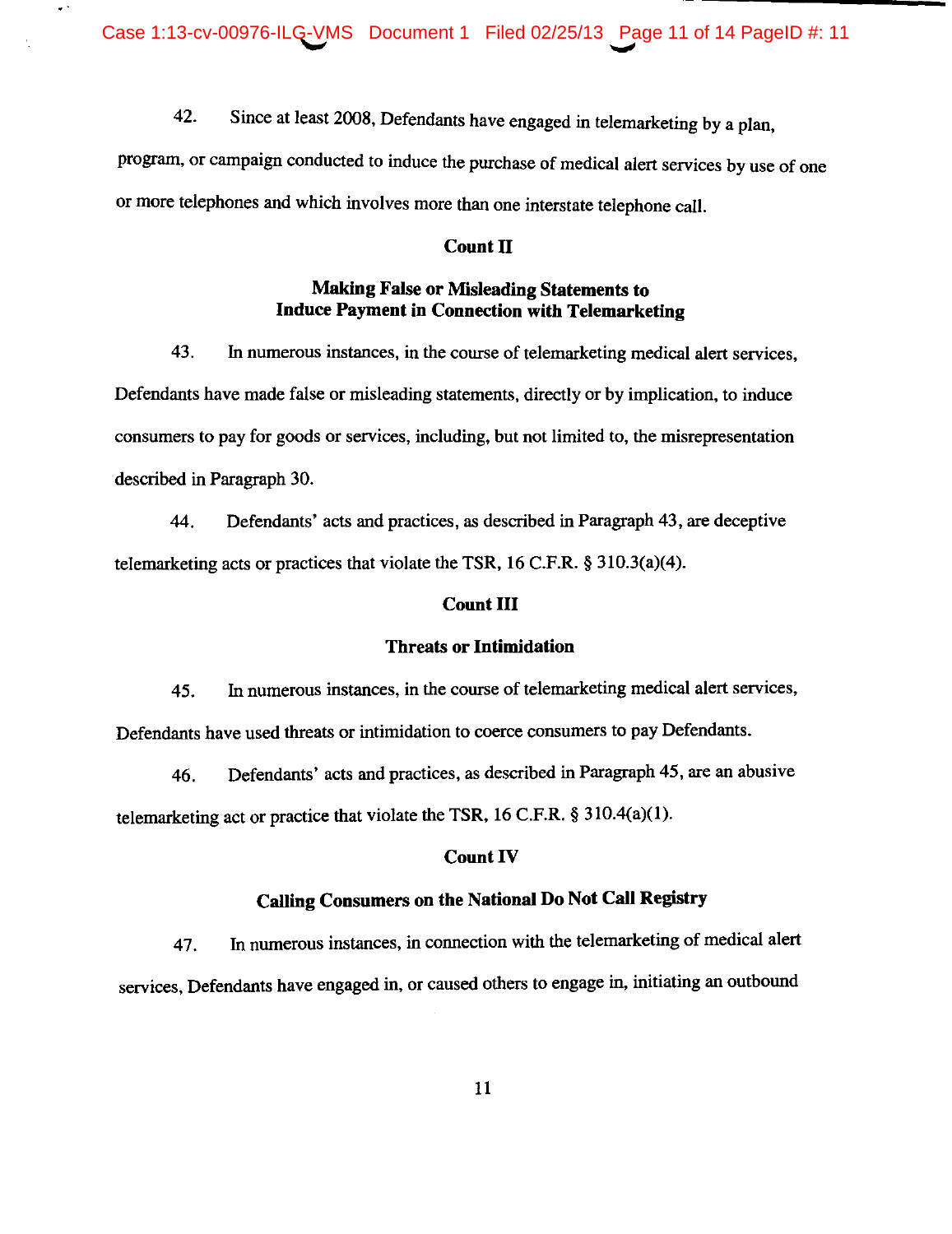$\bullet$ 

telephone call to a person's telephone number on the National Do Not Call Registry in violation of the TSR, 16 C.F.R. § 310.4(b)(1)(iii)(8).

#### **Violations of the Unordered Merchandise Statute**

48. The Unordered Merchandise Statute, 39 U.S.C. § 3009, generally prohibits mailing unordered merchandise, unless such merchandise is clearly and conspicuously marked as a free sample, or is mailed by a charitable organization soliciting contributions. The statute also prohibits mailing consumers bills for unordered merchandise or dunning communications.

49. In accordance with Section (a) of the Unordered Merchandise Statute, 39 U.S.C. § 3009, a violation of the Unordered Merchandise Statute constitutes an unfair method of competition and an unfair trade practice, in violation of Section 5(a)(I) of the FTC Act, 15 U.S.C. § 45(a)(1).

#### Count V

#### **Mailing and Billing for Unordered Merchandise**

50. In numerous instances, in connection with the marketing of medical alert services, Defendants, who are not a charitable organization soliciting contributions, have shipped medical alert pendants to consumers without the prior express request or consent of the recipients, or without identifying the pendants as free samples, thereby violating subsection (a) of the Unordered Merchandise Statute, 39 U.S.C. § 3009.

51. In numerous instances, in connection with the marketing of medical alert services, Defendants have mailed to the recipients of such services one or more bills or dunning communications for such services, thereby violating subsections (a) and (c) of the Unordered Merchandise Statute, 39 U.S.C. §§ 3009(a) and (c).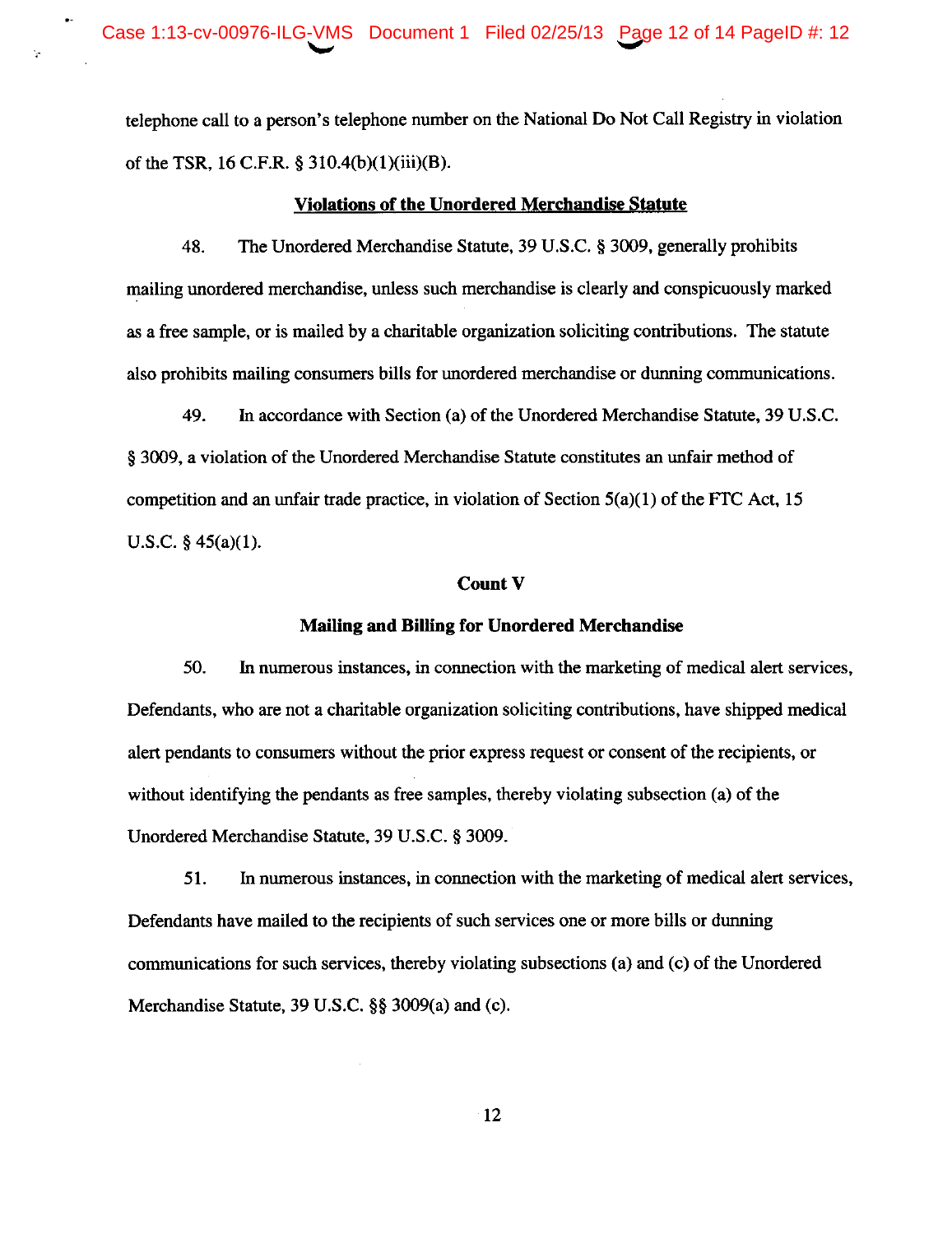$\ddot{\phantom{0}}$ 

52. Defendants' practices, as alleged in Paragraphs 50 and 51, are therefore unfair trade practices that violate Section  $5(a)(1)$  of the FTC Act, 15 U.S.C. § 45(a)(1).

#### **Consumer Injurv**

53. Consumers have suffered and will continue to suffer substantial injury as a result of Defendants' violations of the FTC Act, TSR, and Unordered Merchandise Statute. In addition, Defendants have been unjustly enriched as a result of their unlawful acts or practices. Absent injunctive relief by this Court, Defendants are likely to continue to injure consumers, reap unjust enrichment, and harm the public interest.

#### **This Court's Power to Grant Relief**

54. Section 13(b) of the FTC Act, 15 U.S.C. § 53(b), empowers this Court to grant injunctive and such other relief as the Court may deem appropriate to halt and redress violations of any provision of law enforced by the FTC. The Court, in the exercise of its equitable jurisdiction, may award ancillary relief, including rescission or reformation of contracts, restitution, the refund of monies paid, and the disgorgement of ill-gotten monies, to prevent and remedy any violation of any provision of law enforced by the FTC.

55. Section 19 of the FTC Act, 15 U.S.C. § 57b, and Section 6(b) of the Telemarketing Act, 15 U.S.C. § 6105(b), authorize this Court to grant such relief as the Court finds necessary to redress injury to consumers resulting from Defendants' violations of the TSR, including the rescission or reformation of contracts, and the refund of money.

## **Prayer for Relief**

Therefore, Plaintiff, pursuant to Sections 13(b) and 19 of the FTC Act, 15 U.S.C.